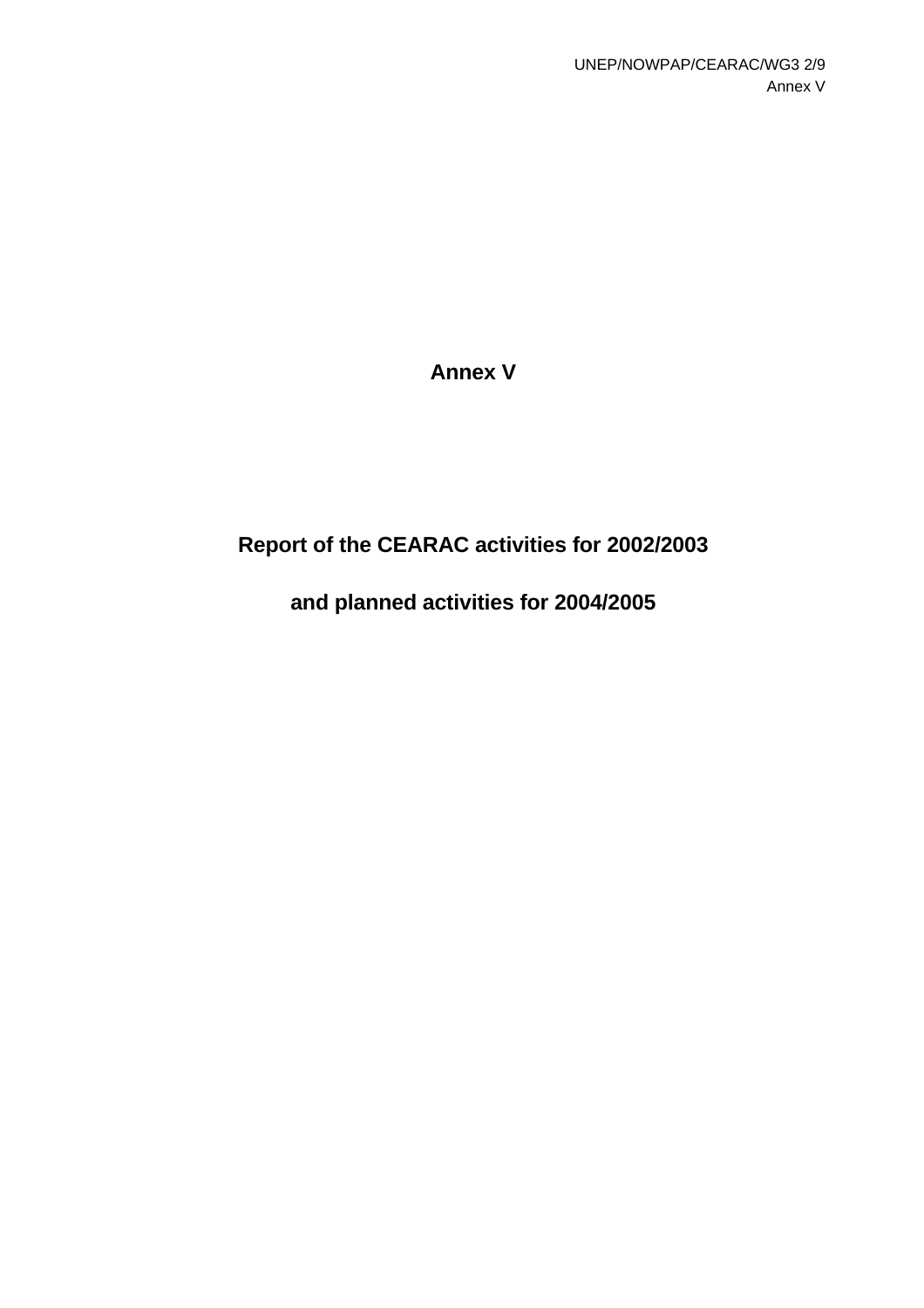# **Annex V CEARAC report activities 2003-2004 (as of Sep.30, 2004)**

## **1. General Briefing**

## **Background**

The Special Monitoring and Coastal Environmental Assessment Regional Activity Centre (CEARAC) is one of the four Regional Activity Centres (RACs) to coordinate activities relevant to specific components of the Action Plan for the Protection, Management and Development of the Marine and Coastal Environment of the Northwest Pacific Action Plan (NOWPAP).

CEARAC was founded in 1999 and is hosted by the Northwest Pacific Region Environmental Cooperation Center (NPEC), which was established in 1998 at Toyama, Japan, under the auspices of the Ministry of the Environment. Finalization of the Memorandum of Understanding (MoU) with UNEP was made in July 2002, which provides the overall framework for cooperation between UNEP and NPEC.

Following the Resolution of the  $7<sup>th</sup>$  Intergovernmental Meeting (IGM) (Vladivostok, Russia, March 2002), which allows NOWPAP to evolve toward a RAC-based rather than an Activity-based structure, the CEARAC Focal Points Meeting (FPM) was established in order to promote smooth and effective implementation of special monitoring and assessment of the marine and coastal environment. The First CEARAC FPM (Toyama, Japan, February 2003) defined the priorities and initial steps of CEARAC activities. Following the decision of the First CEARAC FPM, CEARAC has been working on monitoring and assessing Harmful Algal Blooms (HAB) under Working Group 3 (WG3), and developing new monitoring tools using by Remote Sensing (RS) under Working Group 4 (WG4).

Activities of CEARAC such as CEARAC FPM, WG3/WG4 meeting and other intersessional works are funded by the NOWPAP Trust Fund, and operation of CEARAC is financially supported by Toyama Prefectural Government, including the personal salaries and other miscellaneous costs.

#### **Staff**

| Mr. Masanobu Miyazaki | Director (miyazaki@npec.or.jp)          |
|-----------------------|-----------------------------------------|
| Ms. Asami Murayama    | Section Chief (murayama@npec.or.jp)     |
| Mr. Hitoshi Kikawada  | Senior Researcher (kikawada@npec.or.jp) |
| Mr. Genki Terauchi *  | Researcher (terauchi@npec.or.jp)        |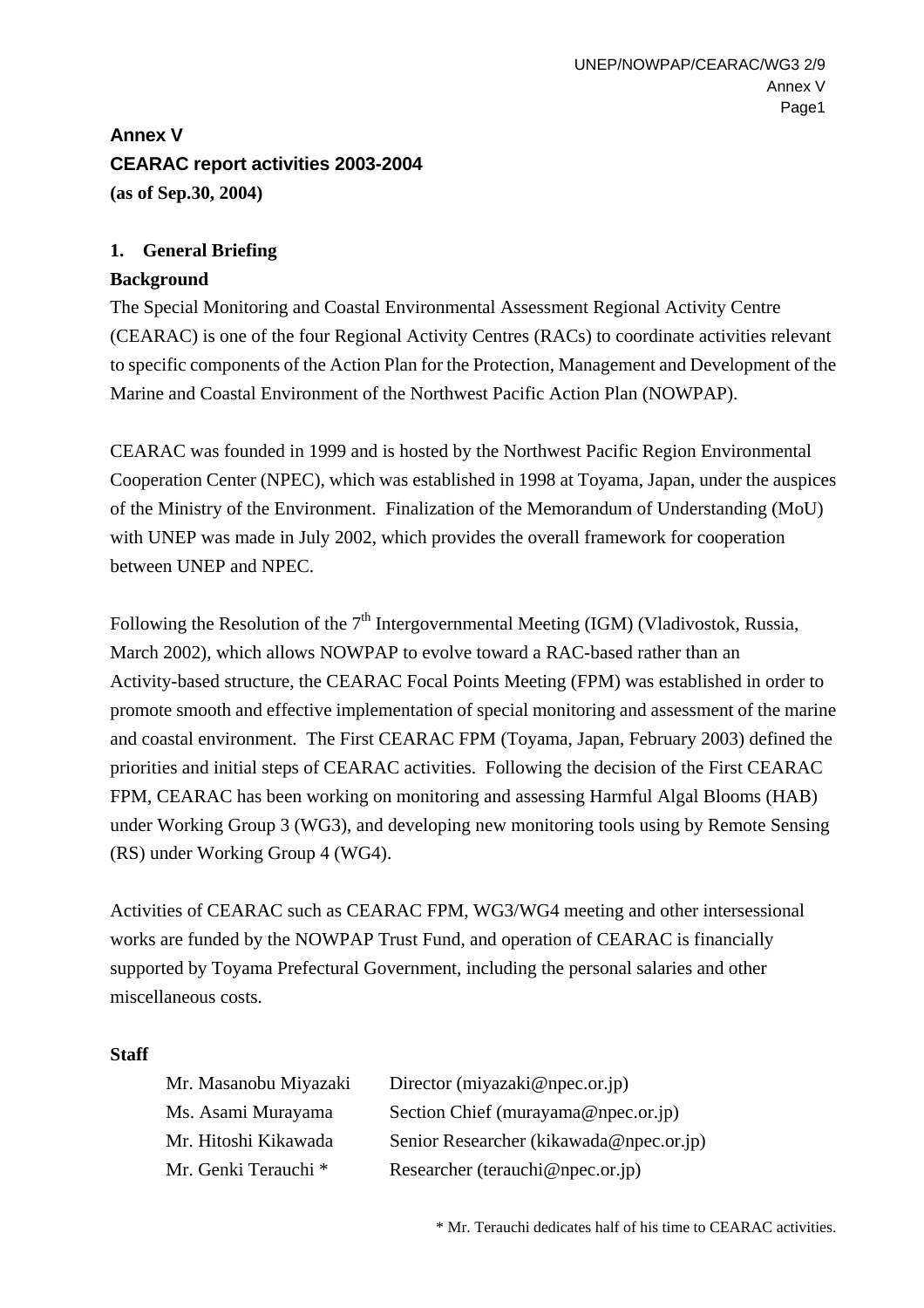## **2. Report of activities for 2002-2003**

The 7<sup>th</sup> IGM approved \$125,000 for CEARAC activities for 2002/2003. CEARAC spent \$125,000 for the activities for the 2002/03 biennium following the decision of the first CEARAC FPM and the first WG3 and WG4 Meeting.

| <b>Activity</b>                                                               | Date &<br><b>Venue</b>              | Responsibility                                                     | <b>Planned</b><br><b>Budget</b><br>US\$ | <b>Actual</b><br><b>Expendi-</b><br>tures(US\$) |
|-------------------------------------------------------------------------------|-------------------------------------|--------------------------------------------------------------------|-----------------------------------------|-------------------------------------------------|
| <b>Organization of the Meeting</b>                                            |                                     |                                                                    |                                         | 67,392                                          |
| 1 <sup>st</sup> CEARAC FPM                                                    | Feb. 2003;<br>Toyama,<br>Japan      | CEARAC with assistance of<br>RCU, UNEP and<br><b>IOC-UNESCO</b>    | 30,000                                  | 28,543                                          |
| $1st$ WG3 Meeting                                                             | Oct. 2003;<br>Busan,<br>Korea       | CEARAC with assistance of<br>RCU, UNEP, NFRDI (Korea)              | 24,000                                  | 18,937                                          |
| 1 <sup>st</sup> WG4 Meeting                                                   | Dec. 2003;<br>Vladivostok<br>Russia | <b>CEARAC</b> with assistance of<br>RCU, UNEP, POI/RAS<br>(Russia) | 24,000                                  | 19,912                                          |
| <b>Intersessional Work</b>                                                    |                                     |                                                                    |                                         | 34,873                                          |
| <b>CEARAC</b><br>Opening<br>$\bullet$<br>a<br>Website                         | October<br>2003;                    | CEARAC with assistance of<br>a consultant                          | 10,000                                  | 3,080                                           |
| Preparation of the Working<br>$\bullet$<br>Documents for WG3                  | Fall 2003;                          | CEARAC with assistance of<br>a consultant                          | 6,000                                   | 11,693                                          |
| Preparation of the Working<br>Documents for WG4                               | Fall 2003;                          | CEARAC with assistance of<br>a consultant                          | 10,000                                  | 11,500                                          |
| Related Work<br>for<br>the<br>development of the reference<br>database on HAB | Fall 2003;                          | NOWPAP WG3 Experts and a<br>consultant                             |                                         | 4,000                                           |
| Development of website on<br>oil spill monitoring by RS                       | Winter 2003                         | CEARAC with assistance of<br>POI/RAS (Russia)                      |                                         | 4,600                                           |
| <b>Cooperation and Coordination of CEARAC activities</b>                      |                                     |                                                                    |                                         | 22,735                                          |
| <b>Travel Expenses</b>                                                        | Throughout<br>2002/03               | <b>CEARAC</b>                                                      |                                         | 9,894                                           |
| Communication and Others                                                      | Throughout<br>2002/03               | <b>CEARAC</b>                                                      |                                         | 12,841                                          |
| <b>TOTAL*</b>                                                                 |                                     |                                                                    | 125,000                                 | 125,000                                         |

## **2.1 The use of the 2002-2003 budget**

\***Note:** In addition to the budget from NOWPAP Trust fund, NPEC provided about \$30,000 to CEARAC activities such as reception and excursion expenses of the Meetings, and communication expenses.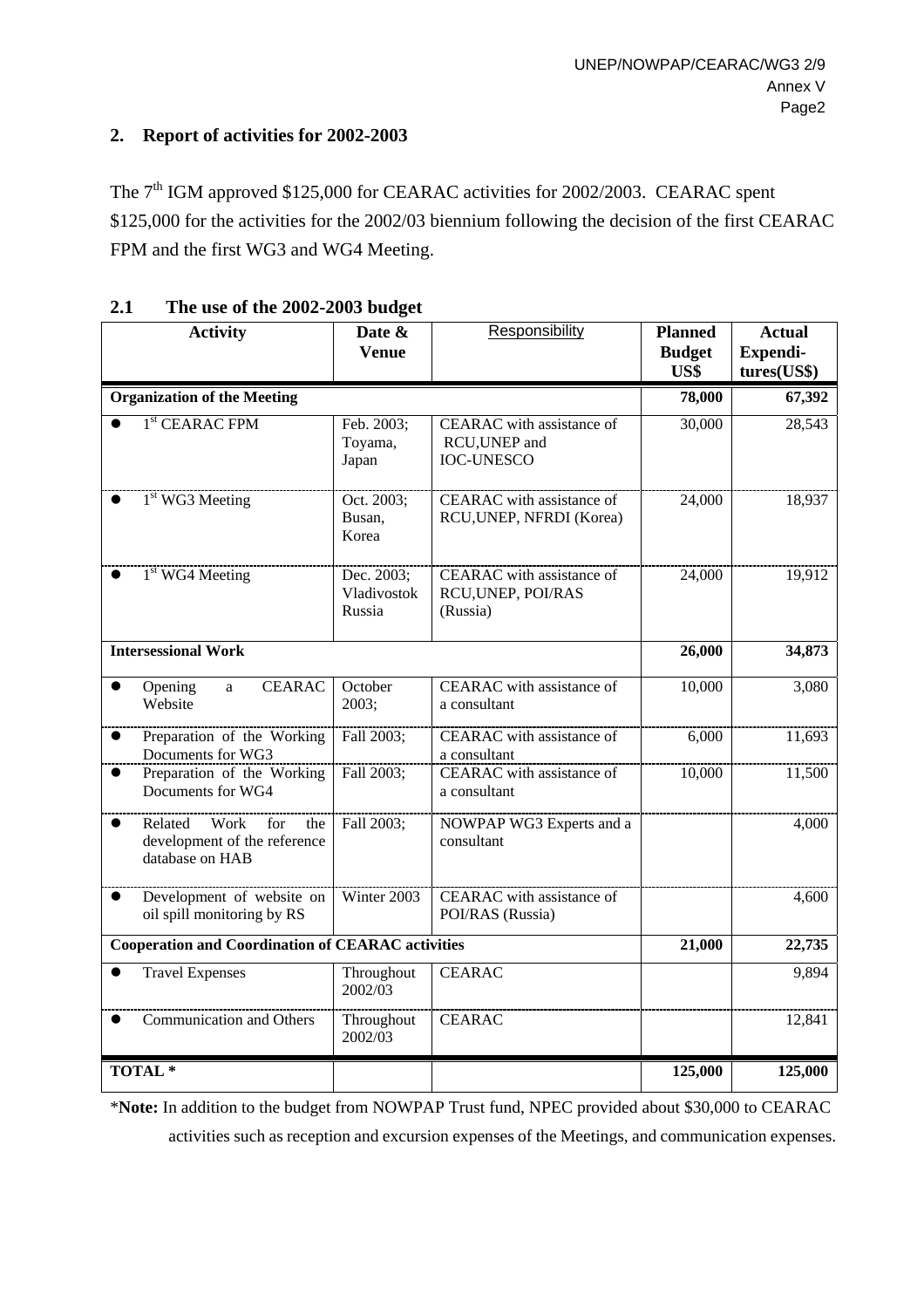## **2.2 Activities for 2003 carried out since the Eight IGM**

## **1) Related Work for the development of the reference database on HAB**

CEARAC concluded an MoU with an institute or an expert of each member country in order to carry out the related work for the development of the reference database on HAB of NOWPAP. The activities to be carried out were to obtain scientific publications related to HAB in the NOWPAP region and to enter the necessary information into the database.

## **2) Organization of First WG4 Meeting**

The first meeting of WG4 was held in 1-3 December 2003 in Vladivostok, Russia. The meeting reviewed workplan for WG4, and discussed the details of WG4 activities. The meeting first agreed to compile the national report and the integrated report. The meeting also agreed on the development of a portal site on RS in the NOWPAP region as the first step for developing a remote sensing information network. The portal site is proposed as an option to share understanding of the status, challenges, and opportunities of marine environmental monitoring by RS in the NOWPAP region, and to share the information for future monitoring system establishment. In addition, the meeting agreed CEARAC's support for the development of the website on RS for oil spill monitoring by the Pacific Oceanological Institute (POI) of Russia.

## **3) Development of website on oil spill monitoring by RS:<http://cearac.poi.dvo.ru/>**

CEARAC concluded an MoU with Pacific Oceanological Institute in order to develop a CEARAC website on oil spill monitoring by RS. The website provides information about RS techniques of oil pollution detection, updated database of satellite images in the NOWPAP region, and environmental information important for oil pollution monitoring. After final set up, the website opened in fall 2004.

## **3. Workplan and Budget for 2004-2005**

The  $8<sup>th</sup>$  IGM (Sanya, China, November 2003) approved of the allocation of US\$150,000 on the budget for CEARAC for the 2004/05 biennium. Following the approval of the IGM, the Second CEARAC FPM (Toyama, Japan, March 2004) approved the Workplan and Budget for CAERAC for the 2004/05 biennium.

The Meeting agreed that one of the main activities under WG3 and WG4 for the 2004/05 biennium would be to prepare and compile the National Report and Integrated Report. However, the approved Workplan and Budget did not include the portion of the National Report and the Integrated Report. Thus with a consensus among the Focal Points, the approved Workplan and Budget was revised as it would reflect the actual activities planned (June 2004). It consequently would reduce the number of meetings which meets the  $8<sup>th</sup>$  IGM's request.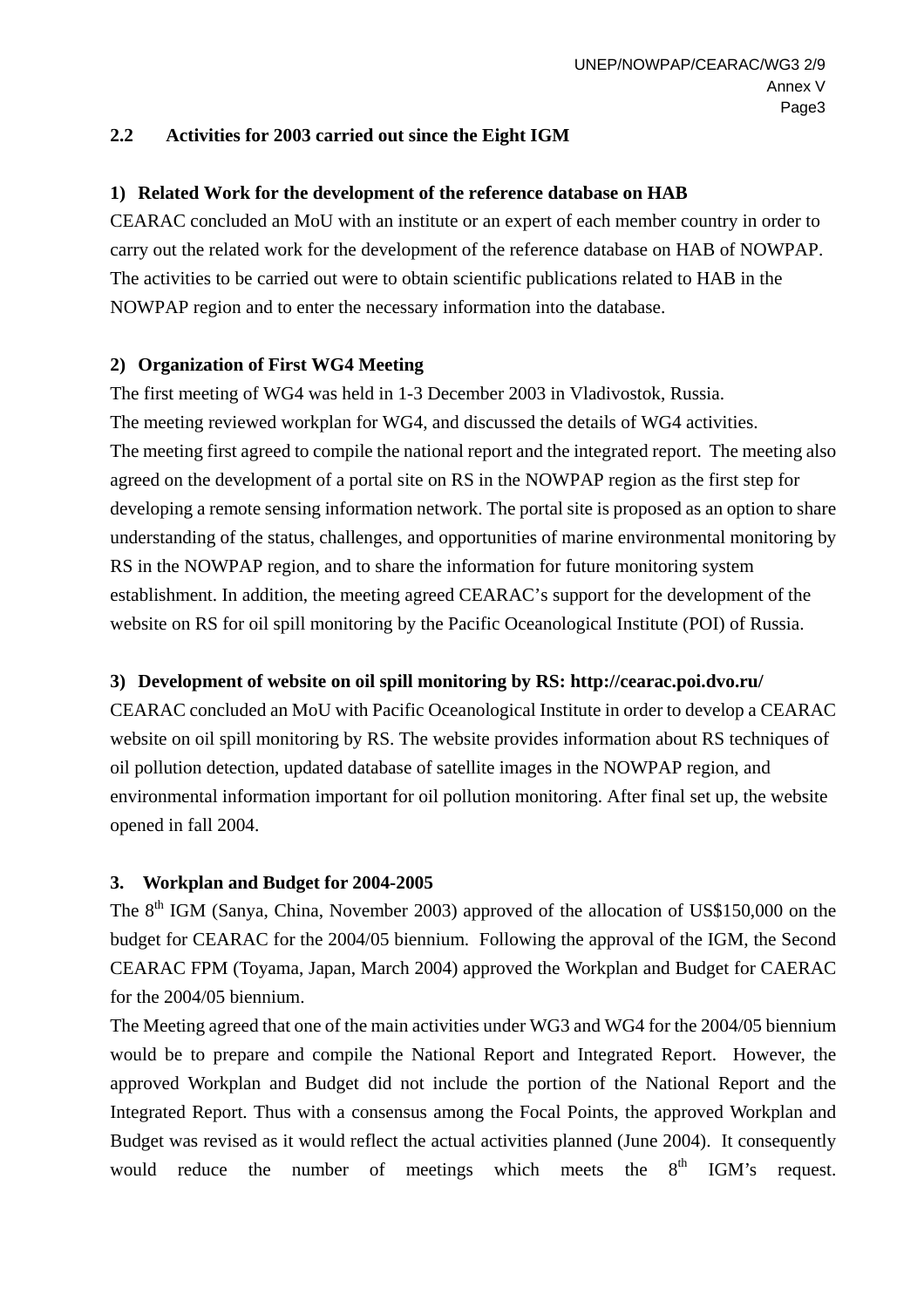## **3.1 Workplan and Budget for CEARAC for 2004-05**

June 2004, CEARAC

| <b>Activity</b>                                             | <b>Planned</b><br>date    | <b>Responsibility</b>                                                                 | <b>Remarks</b>                                      | <b>Budget</b><br>US\$ |
|-------------------------------------------------------------|---------------------------|---------------------------------------------------------------------------------------|-----------------------------------------------------|-----------------------|
| Organization of CEARAC 2nd<br><b>FPM</b>                    | March 2004;<br>Toyama     | CEARAC, with assistance of<br>RCU, UNEP, IOC-UNESCO                                   |                                                     | 24,000                |
| <b>CEARAC</b> Newsletter                                    | Aug. 2004;                | <b>CEARAC</b>                                                                         |                                                     | 2,000                 |
| Preparation of the National<br>Report of WG3                | July 2004 -<br>March 2005 | FP with assistance of Expert(s) or<br>consultant from each NOWPAP<br>Member countries | \$4,000 for each<br><b>NOWPAP</b><br>member country | 16,000                |
| Preparation of the National<br>Report of WG4                | July 2004 -<br>March 2005 | FP with assistance of Expert(s) or<br>consultant from each NOWPAP<br>Member countries | \$4,000 for each<br><b>NOWPAP</b><br>member country | 16,000                |
| Organization of 2 <sup>nd</sup> Meeting of<br>WG3           | Fall 2004;                | CEARAC with assistance of<br>RCU, UNEP, IOC-UNESCO,<br>Chinese Academy of Science     | Qingdao, China                                      | 18,000                |
| Organization of $2nd$ Meeting of<br>WG4                     | Fall 2004;                | CEARAC with assistance of<br>RCU, UNEP, CNEMC (China)                                 | Beijing, China                                      | 15,000                |
| Intersessional work                                         | Throughout<br>2004        | CEARAC in cooperation with<br>relevant organizations                                  |                                                     | 3,000                 |
| Harmonization of WG3<br><b>National Reports</b>             | Spring 2005               | CEARAC through regional<br>consultant                                                 |                                                     | 3,000                 |
| Harmonization of WG4<br><b>National Reports</b>             | Spring 2005               | CEARAC through regional<br>consultant                                                 |                                                     | 3,000                 |
| Organization of CEARAC 3rd<br><b>FPM</b>                    | July 2005;<br>Toyama      | CEARAC, with assistance of<br>RCU, UNEP, IOC-UNESCO                                   |                                                     | 23,000                |
| <b>CEARAC</b> Newsletter                                    | Aug. 2005;                | <b>CEARAC</b>                                                                         |                                                     | 2,000                 |
| Preparation of the Integrated<br>Report of WG3              | Throughout<br>2005        | CEARAC through regional<br>consultant                                                 |                                                     | 5,000                 |
| Preparation of the Integrated<br>Report of WG4              | Throughout<br>2005        | CEARAC through regional<br>consultant                                                 |                                                     | 5,000                 |
| Printing of National<br><b>Reports/Integrated Reports</b>   | Throughout<br>2005        | <b>CEARAC</b>                                                                         |                                                     | 4,000                 |
| Intersessional work                                         | Throughout<br>2005        | CEARAC in cooperation with<br>relevant organizations                                  |                                                     | 3,000                 |
| Cooperation and Coordination of<br><b>CEARAC</b> activities | Through-out<br>2004/5     | CEARAC in cooperation with<br>UNEP, IOC-UNESCO and<br>relevant organizations          |                                                     | 8,000                 |
| TOTAL <sup>*</sup>                                          |                           |                                                                                       |                                                     | 150,000               |

**\* Note:** In addition to the budget from NOWPAP Trust fund, NPEC provides about \$40,000 to CEARAC activities.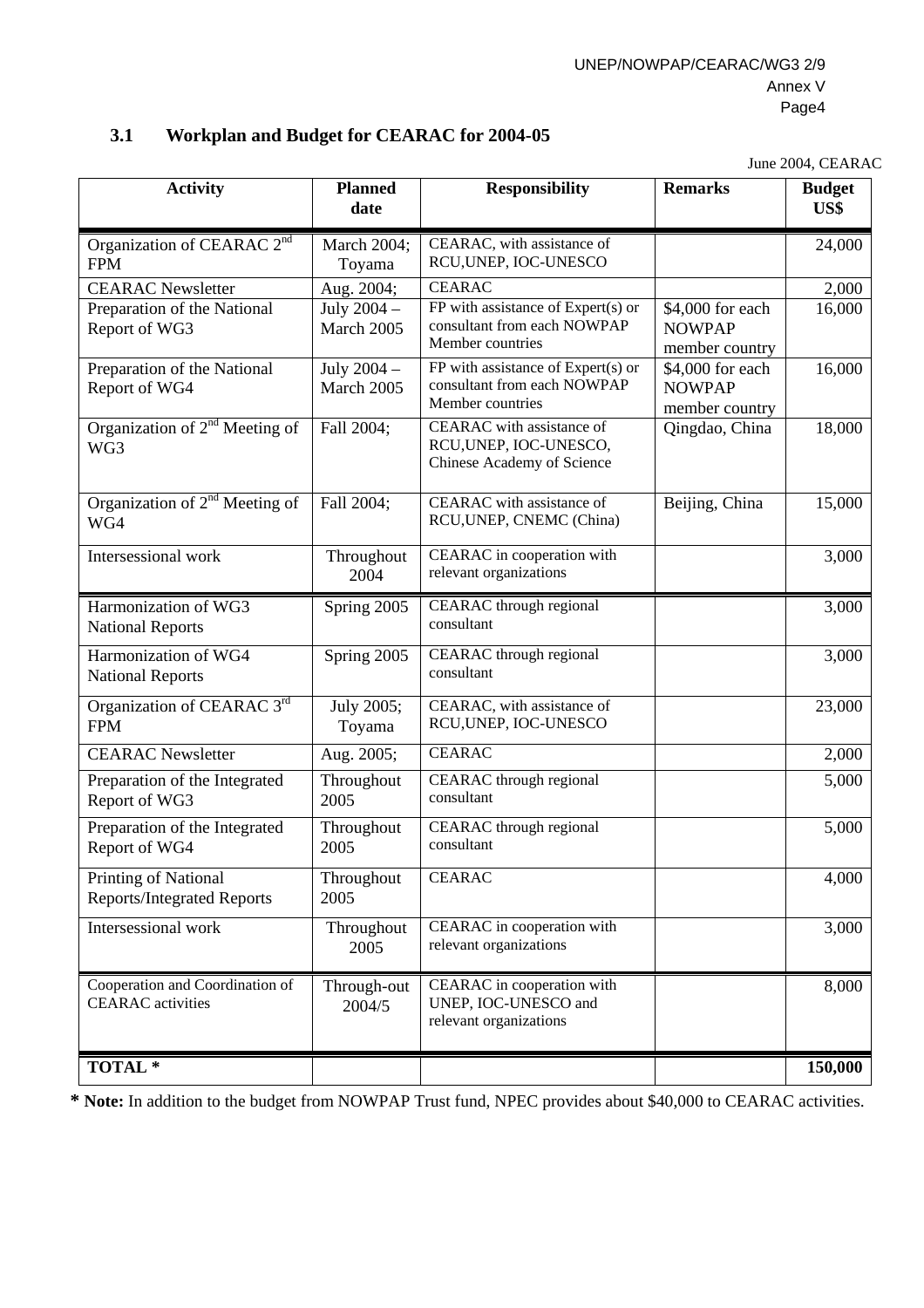## **3.2 Activities and the use of the budget for 2004-2005 (as of Sep.30, 2004)**

## **1) Organization of CEARAC Second FPM**

The Second CEARAC FPM was held on 15-17 March 2004 in Toyama, Japan. First, the Meeting reviewed and approved the activities and expenditure of CEARAC for the 2002/03 biennium. During the discussion of CEARAC activities, it was suggested that NOWPAP/CEARAC should build up partnerships with other organizations such as IOC/WESTPAC, which conducts activities similar to those of NOWPAP/CEARAC. The Meeting also approved the ToR and workplans for WG3 and WG4 after reviewing them. One of the important activities for both WG3 and WG4 is to publish the National Reports and the Integrated Reports. The FPM pointed out that cooperative work and communication between the two WGs can be made because the WGs have common focuses such as red tide and eutrophication. The Meeting also recognized the importance of cooperation with other RACs in order to implement the NOWPAP activities efficiently.

Finally the FPM approved the Workplan and Budget of CEARAC activities for the 2004/05 biennium.

## **2) Preparation and compilation of the National Report**

CAERAC concluded an MoU for preparing and compiling the National Report on WG3 /WG4 with the WG Expert/consultant of each member country whom the CEARAC Focal Point of each member country designated to do the work. The scope of work is to collect existing information; to analyze the wide variety of collected information; to make recommendation for national priorities and future activities; and to summarize and report these research activities.

## **3) Publication of CEARAC Newsletter**

The first issue of the CEARAC Newsletter was published in August 2004. It carries the reports of implementation of CEARAC activities and future workplan and budget of CEARAC. Contributions from the NOWPAPA interim Coordinator and CEARAC Focal Points make it colorful. The Newsletter serves a precious information source of CAERAC and is distributed free of charge to people who are interested in CEARAC activities and special monitoring and coastal environmental assessment.

## **4) Preparation for organization of the Second WG3 and WG4 Meeting**

The Second WG3 Meeting is scheduled in 25-26 November in Qingdao China, with a support of the Institute of Oceanology of Chinese Academy of Sciences (IOCAS) while the Second WG4 Meeting is scheduled in 14-15 October in Beijing, China with a support of China National Environmental Monitoring center (CNEMC). CAEARC concluded MoUs for preparing and assisting the smooth organization of the Second Meeting of WG3 and WG4 with CNEMC and IOCAS respectively.